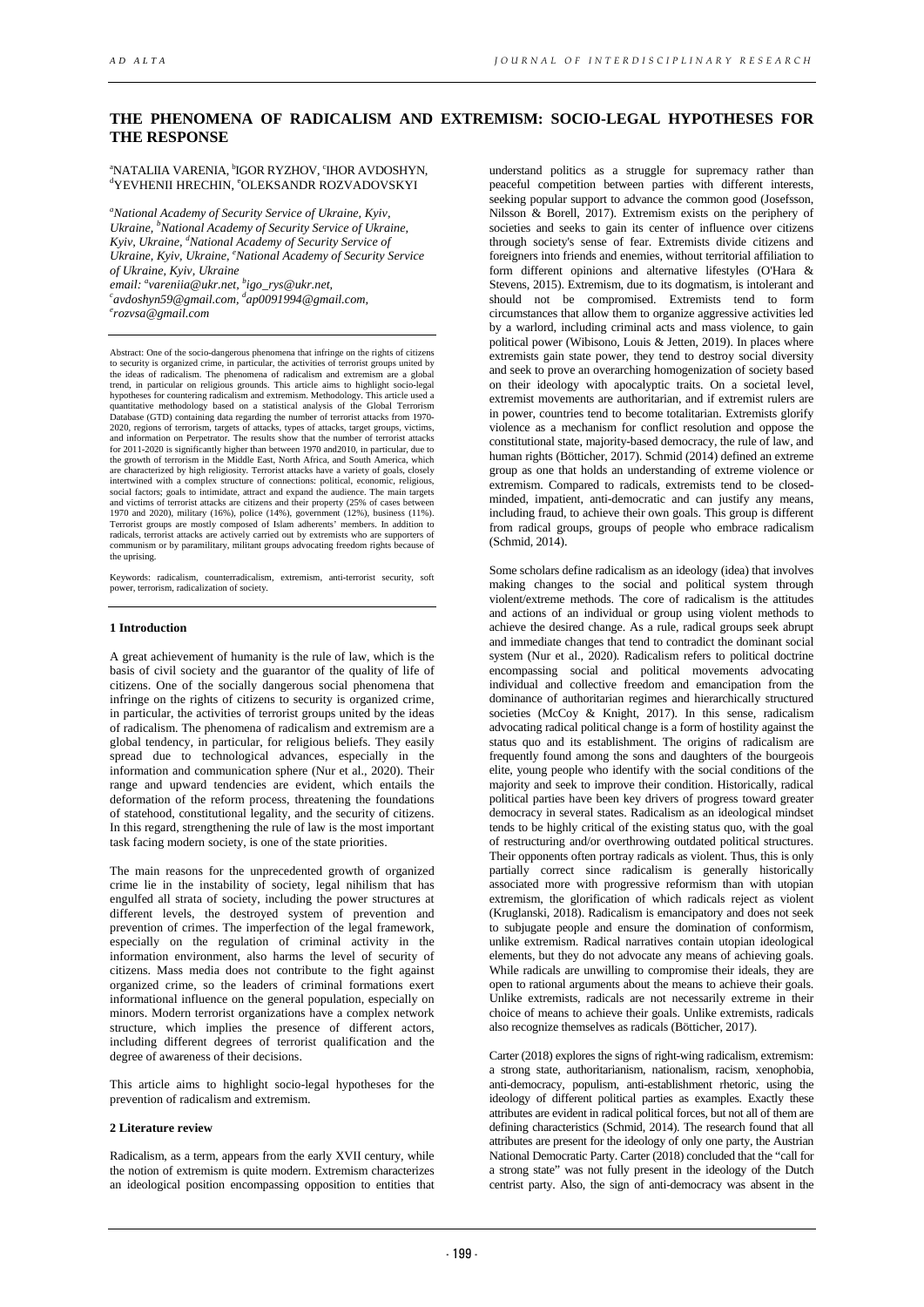ideologies of the Communist Party, and the German National Democratic Party. The anti-democracy and "strong state" are not the defining features of right-wing extremism/radicalism, only nationalism, racism, and xenophobia. Carter (2018) argues that authoritarianism, anti-democracy, and an exclusive and/or holistic type of nationalism are defining features of right-wing extremism/radicalism. As a comparison, xenophobia, racism, and populism are concomitant characteristics of this concept. Thus, Carter (2018) formulates a definition of right-wing extremism/radicalism as an ideology that encompasses authoritarianism, anti-democracy, and exclusive and/or holistic nationalism. The holistic nature of the nationalism of some extreme/radical right-wing parties requires the subordination of the individual to the will and purpose of the nation, thereby undermining and limiting rights and freedoms (McCoy & Knight, 2017). The nationalism of another extreme/radical right party is not like this. However, it is also anti-democratic because it is based on opposition to pluralism and rejects the principle of equality. All extreme/radical right-wing parties, then, believe in different ways that the nation is in danger, and their response to this threat is anti-democratic. As for the relationship between authoritarianism and nationalism, the traditional values (i.e., conventionalism) promoted by extreme/radical right parties are largely shaped by their view of the nation as an organic entity to be valued and protected, as well as the specific attitude toward membership in the nation (Nur et al., 2020). In turn, the protection the nation needs require respect, order, and discipline (i.e., submission), and threats to the nation, particularly from outsider groups that do not conform to the traditional understanding of the national community, must be met with aggression (Kruglanski, 2018). Thus, the authoritarianism of right-wing extremist/radical parties is guided by their nationalism. In some cases, the traditional values espoused by the parties are anti-pluralistic, promote inequality, or limit civil and political freedoms. The ideas appealed to by political forces also entail restrictions on individual rights and freedoms. Aggression toward those who do not conform to these values (which is found in condemnation, discrimination, and punitive measures) exposes the rejection of pluralism, equality, and individual freedoms (Carter, 2018).

The phenomenon of radicalism and extremism arose out of the social protest movements of the 1960s and 1970s in Western Europe and North America. Today, the problem has spread around the world. In post-communist Europe, radicalism development has taken place in a regionally specific way, influenced by various historical processes. These processes included the existence and fall of communist regimes, postcommunist political and economic transformations, and the Westernization of post-communist societies. The birth of radicalism and extremism is caused by reactions from different opposing political forces in different world regions. The attempts to combat this phenomenon are mainly made by the police and intelligence agencies at the level of security policy, and by neoliberal and conservative political forces at the level of political discourse. At the same time, there is a certain amount of restrained tolerance for some radical activity, predominantly on the left side of the intellectual spectrum. The struggle against the more problematic aspects of the radical/extremist movement was

sometimes accompanied by measures against various political, economic, and social regulations (Mareš, 2008).

Thus, the literature identifies the essence of radicalism and extremism, their ideological position, signs of right-wing radicalism, extremism: strong state, authoritarianism, nationalism, racism, xenophobia, anti-democracy, populism, and anti-establishment speeches.

### **3 Methodology**

This article uses a quantitative methodology based on a statistical analysis of the Global Terrorism Database (GTD) containing data regarding the number of terrorist attacks from 1970-2020, regions of terrorism, targets of attacks, types of attacks, target groups, and victims, and information on Perpetrators. The database is available on the official START website – National Consortium for Study of Terrorism and Responses to Terrorism (2021).

The statistical analysis was supplemented with the analysis of attacks' cases, in particular, the belonging of terrorist groups' members to a certain political force or religious commitment. It allowed us to conclude that the members of the groups are, in most cases, radicals, extremists, belonging to the communist parties or other political forces in the country.

The research identified the main motives, reasons, and desires (Kothari, 2017) in committing terrorist attacks. As stated by Creswell & Poth (2016), Denzin and Lincoln (2011), qualitative research involves identifying practices in a particular area. Qualitative research was conducted using the case study method (attacks in different countries by different terrorist organizations from 1970- 2020) (Yin, 2013), given that this method allows researchers to conduct empirical studies of phenomena in the context of their environment to identify the relationship between attacks and the environment in which they occur (political, economic, social, religious). In addition, points of similarity and difference were taken from the GTD database to maximize results and conclusions about radicalists and extremist activities (Kothari, 2017).

## **4 Results**

The number of terrorist attacks between 2011 and 2020 is significantly higher compared to the period between 1970 and 2010. It happened, in particular, as a result of the terrorism growth in the Middle East (share is 28.04%), North Africa, South America (share is 9.73), South Asia (share is 25.5%), and Sub-Sahara countries (share is 10.81%). In other words, terrorism has increased in countries with low levels of socioeconomic well-being (Table 1). These countries are also characterized by high religiosity and radical thinking. The share of terrorism in Western European countries is high – 8.47%, which is associated with the migration flows of citizens from the Middle East to these countries, the policy of developed European countries regarding inclusion, equality, attracting a labor force due to the demographic crisis and an aging population.

| Fable $1 - 1$ lie distribution of terrorist attacks by regions between 1970 and 2020, 70 |           |           |           |           |           |        |                |
|------------------------------------------------------------------------------------------|-----------|-----------|-----------|-----------|-----------|--------|----------------|
| Region                                                                                   | 1970-1980 | 1981-1990 | 1991-2000 | 2001-2010 | 2011-2020 | Total  | Total share, % |
| Australasia & Oceania                                                                    | 23        | 89        | 101       | 21        | 71        | 305    | 0.15%          |
| Central America & Caribbean                                                              | 1988      | 6736      | 1545      | 46        | 59        | 10374  | 5.16%          |
| Central Asia                                                                             | $\Omega$  | $\Omega$  | 356       | 136       | 82        | 574    | 0.29%          |
| East Asia                                                                                | 79        | 208       | 336       | 70        | 132       | 825    | 0.41%          |
| <b>Eastern Europe</b>                                                                    | 27        | 100       | 1238      | 1352      | 2549      | 5266   | 2.62%          |
| Middle East & North Africa                                                               | 1527      | 2940      | 5201      | 9298      | 37448     | 56414  | 28.04%         |
| North America                                                                            | 1671      | 519       | 671       | 260       | 577       | 3698   | 1.84%          |
| South America                                                                            | 1328      | 10455     | 4837      | 1147      | 1805      | 19572  | 9.73%          |
| South Asia                                                                               | 63        | 3459      | 4594      | 9652      | 33533     | 51301  | 25.50%         |
| Southeast Asia                                                                           | 281       | 1347      | 1551      | 2924      | 7976      | 14079  | 7.00%          |
| Sub-Saharan Africa                                                                       | 300       | 1968      | 2429      | 1860      | 15185     | 21742  | 10.81%         |
| <b>Western Europe</b>                                                                    | 5288      | 4560      | 3841      | 1288      | 2056      | 17033  | 8.47%          |
| Total                                                                                    | 12575     | 32381     | 26700     | 28054     | 101473    | 201183 | 100.00%        |

Table  $1 -$  The distribution of terrorist attacks by regions between 1970 and 2020,  $\alpha$ 

Source: START (National Consortium for the Study of Terrorism and Responses to Terrorism) (2021).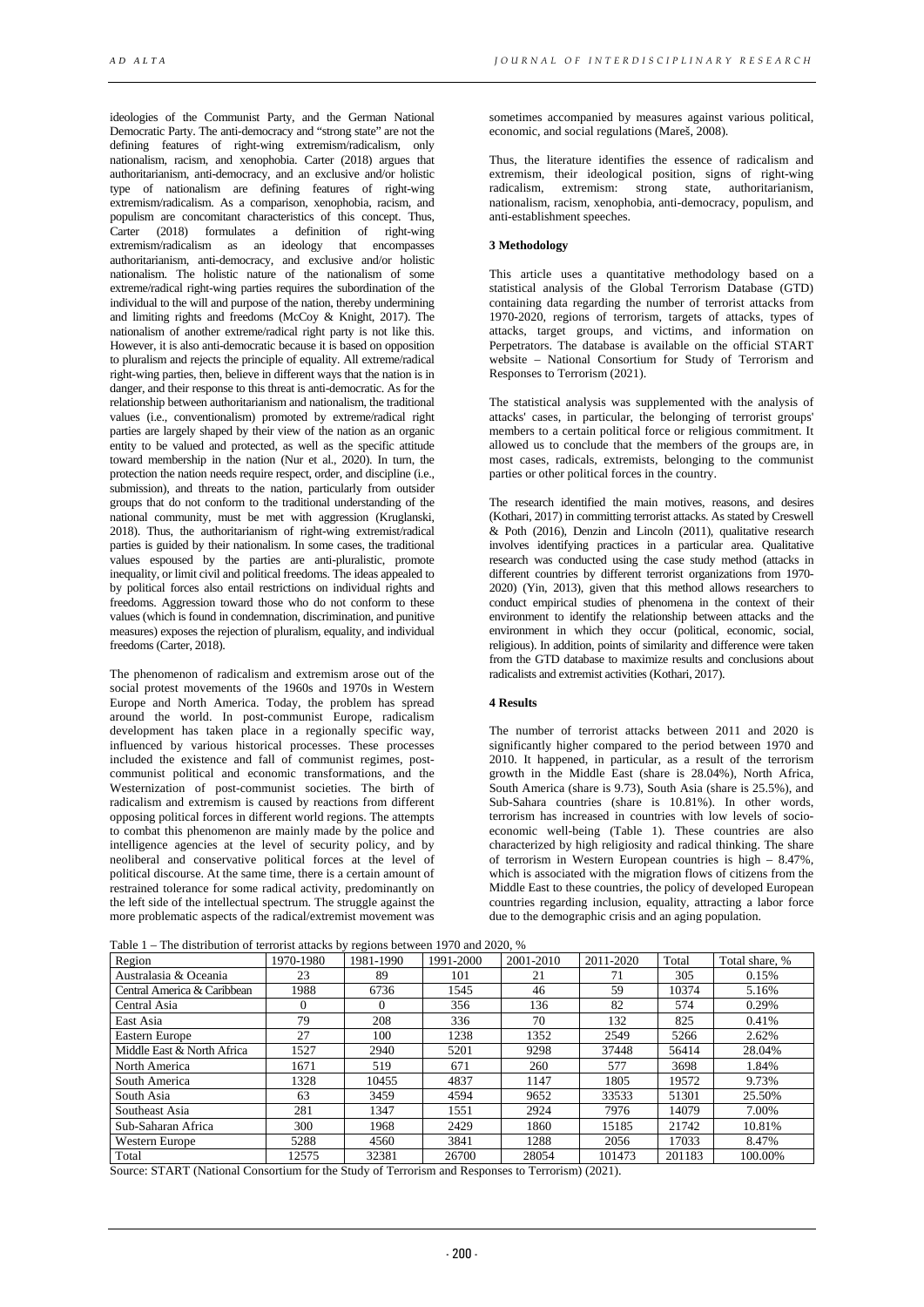Terrorist attacks have a variety of goals, which are closely intertwined with a complex structure of connections: political, economic, religious, social factors; the goals of intimidating,

attracting, and expanding audiences who are potential members of terrorist groups. Also, terrorist attacks are usually outside the scope of international humanitarian law (Table 2).

Table 2 – The distribution of terrorist's goals of attacks between 1970 and 2020, %

| Region                                                                                                                                                                                                                                                                                                                            | Cases, number |             |             | Share, %    |             |             |  |
|-----------------------------------------------------------------------------------------------------------------------------------------------------------------------------------------------------------------------------------------------------------------------------------------------------------------------------------|---------------|-------------|-------------|-------------|-------------|-------------|--|
|                                                                                                                                                                                                                                                                                                                                   | Criterion 1   | Criterion 2 | Criterion 3 | Criterion 1 | Criterion 2 | Criterion 3 |  |
| Australasia & Oceania                                                                                                                                                                                                                                                                                                             | 297           | 305         | 290         | 0.15%       | 0.15%       | 0.17%       |  |
| Central America &<br>Caribbean                                                                                                                                                                                                                                                                                                    | 10166         | 10354       | 7352        | 5.11%       | 5.18%       | 4.20%       |  |
| Central Asia                                                                                                                                                                                                                                                                                                                      | 563           | 573         | 501         | 0.28%       | 0.29%       | 0.29%       |  |
| East Asia                                                                                                                                                                                                                                                                                                                         | 813           | 821         | 791         | 0.41%       | 0.41%       | 0.45%       |  |
| Eastern Europe                                                                                                                                                                                                                                                                                                                    | 5144          | 5253        | 4335        | 2.59%       | 2.63%       | 2.48%       |  |
| Middle East & North<br>Africa                                                                                                                                                                                                                                                                                                     | 56128         | 55942       | 47741       | 28.23%      | 28.00%      | 27.28%      |  |
| North America                                                                                                                                                                                                                                                                                                                     | 3589          | 3638        | 3645        | 1.80%       | 1.82%       | 2.08%       |  |
| South America                                                                                                                                                                                                                                                                                                                     | 19413         | 19516       | 17945       | 9.76%       | 9.77%       | 10.25%      |  |
| South Asia                                                                                                                                                                                                                                                                                                                        | 50686         | 50925       | 46098       | 25.49%      | 25.49%      | 26.34%      |  |
| Southeast Asia                                                                                                                                                                                                                                                                                                                    | 13709         | 14035       | 11986       | 6.89%       | 7.02%       | 6.85%       |  |
| Sub-Saharan Africa                                                                                                                                                                                                                                                                                                                | 21439         | 21585       | 18515       | 10.78%      | 10.80%      | 10.58%      |  |
| Western Europe                                                                                                                                                                                                                                                                                                                    | 16904         | 16844       | 15827       | 8.50%       | 8.43%       | 9.04%       |  |
| Total<br>$\mathcal{C}$ $\mathcal{C}$ $\mathbf{P}$ $\mathbf{A}$ $\mathbf{D}$ $\mathbf{P}$ $\mathbf{A}$ $\mathbf{A}$ $\mathbf{A}$ $\mathbf{A}$ $\mathbf{A}$ $\mathbf{A}$ $\mathbf{A}$ $\mathbf{A}$ $\mathbf{A}$ $\mathbf{A}$ $\mathbf{A}$ $\mathbf{A}$ $\mathbf{A}$ $\mathbf{A}$ $\mathbf{A}$ $\mathbf{A}$ $\mathbf{A}$ $\mathbf{A$ | 198851        | 199791      | 175026      | 100.00%     | 100.00%     | 100.00%     |  |

Source: START (National Consortium for the Study of Terrorism and Responses to Terrorism). (2021). Note: Criterion 1: POLITICAL, ECONOMIC, RELIGIOUS, OR SOCIAL GOAL; Criterion 2: INTENTION TO COERCE, INTIMIDATE OR PUBLICIZE TO LARGER AUDIENCE(S); Criterion 3: OUTSIDE INTERNATIONAL HUMANITARIAN LAW

The predominant terrorist attack types are bombing/explosive crimes, armed assault, assassination, hostage taking (kidnapping), attacks on facilities/infrastructure, unarmed assault, and hostage taking (barricade incident) 1). 89% of terrorist attacks between 1970 and 2020 are successful, i.e., that ensures that the group's objectives for the target of the attack are met.

The success of a terrorist strike is defined according to the tangible effects of the attack. Success is not judged in terms of the larger goals of the perpetrators. For example, a bomb that exploded in a building would be counted as a success even if it did not succeed in bringing the building down or inducing government repression. The definition of a successful attack depends on the type of attack. Essentially, the key question is whether or not the attack type took place. If a case has multiple attack types, it is successful if any of the attack types are successful, except for assassinations, which are only successful if the intended target is killed.



Figure 1 – Terrorism Attack's Type Hierarchy between 1970 and 2020, %

Source: START (National Consortium for the Study of Terrorism and Responses to Terrorism) (2021).

The main targets, victims of terrorist attacks are private citizens and their property (25% of cases from 1970 to 2020), military (16%), police (14%), government (12%), business (11%) (Figure 2). Thus, the attacks are mainly related to political, economic, social, and religious issues and their radical perception by terrorist groups members.



Figure 2 – Target/Victim Information between 1970 and 2020, % Source: START (National Consortium for the Study of Terrorism and Responses to Terrorism) (2021).

According to the data in Fig. 3, it is obvious that terrorist groups are formed of Islam adherents' members. For example, members of the radical Sunni Islamist movement, which originated in Afghanistan among Pashtuns in 1994 and formed the Taliban organization, carried out 10094 attacks, the Islamic State of Iraq and the Levant carried out 6864 attacks, the communist terrorist organization Shining Path (SL) carried out 4563 attacks, the radical Islamist fundamentalist group Al-Shabaab carried out 4126 attacks, the left-wing political party, one of the two largest parties in El Salvador, Farabundo Marti National Liberation Front (FMLN) carried out 3351 attacks (Figure 3).



Figure 3 – Perpetrator Information of Terrorism Attack in 1970-2020, %

Source: START (National Consortium for the Study of Terrorism and Responses to Terrorism) (2021).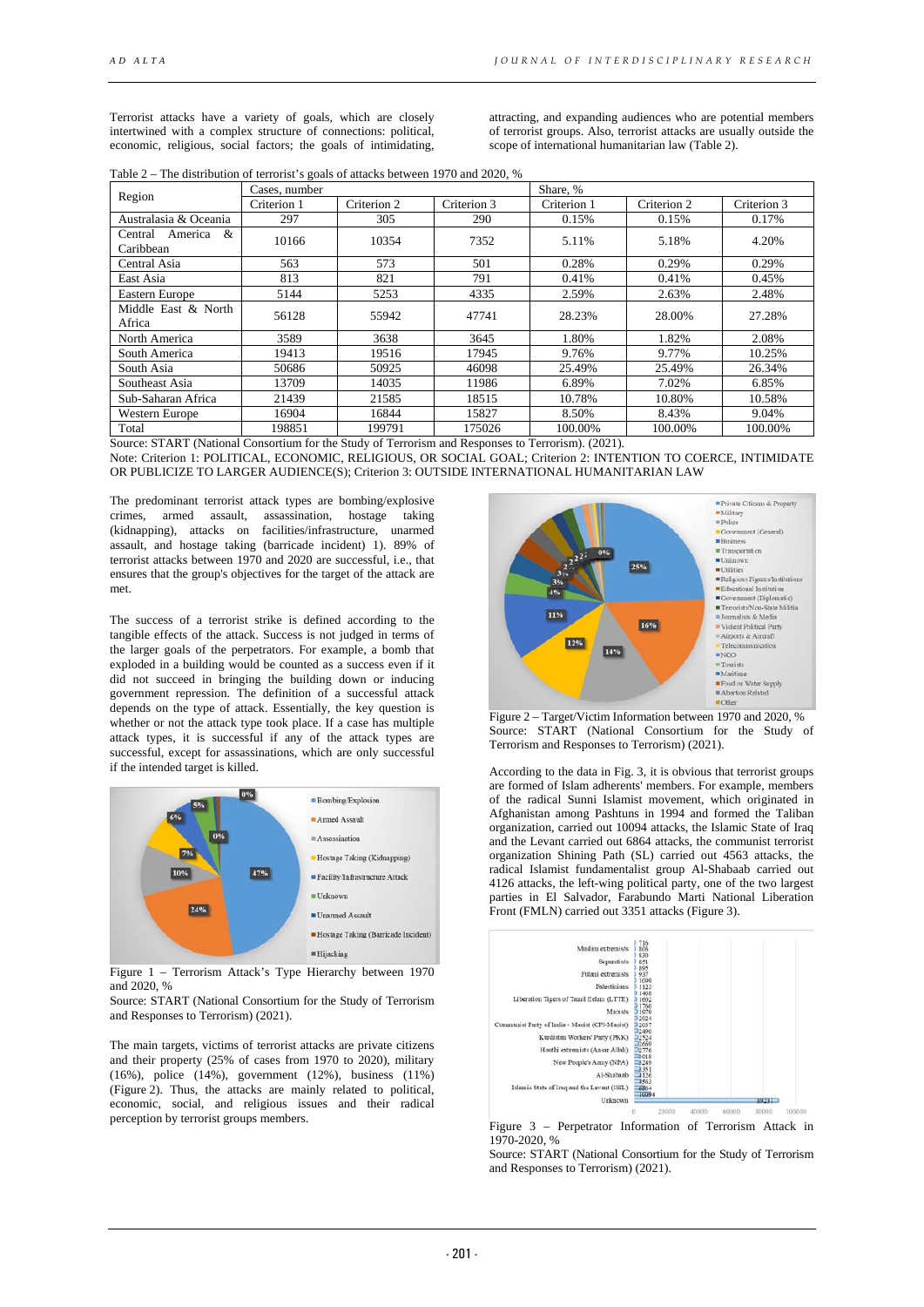In addition to radicals, terrorist attacks are actively carried out by extremists (Fulani extremists carried out 937 attacks, Muslim extremists – 806 attacks, Sikh Extremists – 716 attacks), communists (for example, Communist Party of India – Maoist (CPI-Maoist9) 2020). Between 1970 and 2020, the new political forces in Yemen under the Houthi extremists (Ansar Allah) carried out 2776 attacks. The Irish paramilitary group Irish Republican Army (IRA), whose goal is to achieve full independence of Northern Ireland from the United Kingdom, including ending the military occupation of Northern Ireland, carried out 2669 attacks. The members of the IRA are the Catholic population of Ireland. The Kurdistan Workers' Party, a militant and political organization of the Democratic People's Union, has carried out 2524 attacks. The left-wing Colombian rebel organization Revolutionary Armed Forces of Colombia (FARC) has carried out 2490 attacks. Thus, religion and religious beliefs are always the basis for radicals and extremists.

Table 3 – The type of terrorist attacks between 1970 and 2020, the number

| Region                         | Unknown | The attack was<br>miscellaneous<br>international | Total |
|--------------------------------|---------|--------------------------------------------------|-------|
| Australasia &<br>Oceania       | 59      | 30                                               | 89    |
| Central America<br>& Caribbean | 133     | 210                                              | 343   |
| Central Asia                   | 94      | 21                                               | 115   |
| East Asia                      | 27      | 25                                               | 52    |
| Eastern Europe                 | 279     | 185                                              | 464   |
| Middle East &<br>North Africa  | 1214    | 1670                                             | 2884  |
| North America                  | 61      | 210                                              | 271   |
| South America                  | -61     | 838                                              | 777   |
| South Asia                     | 499     | 1536                                             | 2035  |
| Southeast Asia                 | 89      | 286                                              | 375   |
| Sub-Saharan<br>Africa          | 716     | 1735                                             | 2451  |
| Western Europe                 | 2025    | 1310                                             | 3335  |
| Total                          | 5135    | 8056                                             | 13191 |

Source: START (National Consortium for the Study of Terrorism and Responses to Terrorism) (2021).

«The attack was miscellaneous international» – the attack was different/international; the location of the attack is different from the nationality of the target(s)/victim(s). "Unknown" – unknown if attack was international or domestic; nationality of target / survivor is unknown.

## **5 Discussion**

Europe has launched a new counterterrorism program in response to the Islamist terrorist attacks of recent years. The scholars are not only trying to solve the "radicalization puzzle" to understand its causes (why young Muslims in Western countries are attracted to extremism) but are also making suggestions for de-radicalizing extremists and building trust with Muslim communities. Directly or indirectly, Muslim minorities in Europe are the targets of interventions and preventive work by members of terrorist organizations. This study suggests an alternative approach. Instead of viewing Muslims in Europe as more or less passive targets of various anti-extremist interventions, it is useful to look at strategies developed by European Muslims themselves to combat Islamist extremism (Josefsson, Nilsson & Borell, 2017). The example of Indonesia, as the country with the largest Muslim population and rich diversity, can serve as a role model for countering radicalism and extremism by spreading moderate Islamic practices among its supporters (Nur et al., 2020).

The research found that peaceful nations around the world face the activities of ideological radicals and extremists. The plans to counter or neutralize their ideology require different strategies, goals, and tactics than in traditional warfare. Prevention is as important as elimination. Long-term strategic planning for

counterterrorism must take into account, if not emphasize, radicalization and recruitment by terrorists. There should be a clearer understanding of the appeal of militant jihadism to young people and the tactics used by radicals to mobilize their members for violent action. To this end, it is advisable to conceptualize and hypothesize social and legal countermeasures as a good-faith attempt to gather facts and analyze them to understand the problem before turning to large-scale and potentially damaging solutions.

If radicalization to violent extremism meets many of the wellestablished principles of other known systems and theories of development (and experience shows that it does), the following study of radicalization may consider the following assumptions as a starting point:

- 1. Radicalization is multi-deterministic; it is predetermined and sustained by several causes, not one cause. The goals of radicals and extremists are usually linked to political, economic, social, and religious factors, a desire to attract citizens to their activities, and to broaden their audience. Causal factors often include a broad level of discontent "pushing" individuals toward radical ideology and narrower, more specific "pull" factors that attract them.
- 2. Ideologies (and their group support) develop in the human consciousness of nested contexts and systems, including family, economic, social, and political structures.
- 3. Different paths can lead to radicalization (sometimes this hypothesis is called the equifinality principle); conversely, different individuals on a common path or trajectory can have different outcomes (sometimes this hypothesis is called the multi-infinity principle).
- 4. For some people, religion contributes to their adherence to attacks. For others, the sting contributes to their commitment to religion. For some, ideological attachment leads to group affiliation. For others, social or group affiliation leads to ideological commitment.
- 5. For some, the strength of personal conviction and commitment precedes their willingness to take subversive action. For others, engaging in disruptive action strengthens their conviction and commitment.
- 6. Not all terrorists are part of radical groups.
- 7. Violent radicalization and terrorist involvement are best viewed as a dynamic psychosocial process involving at least three phases: (1) involvement, (2) involvement as participation in unambiguous terrorist activity, and (3) disengagement (which may or may not lead to further deradicalization). In addition, involvement involves many potential roles and functions, which people very often change, sometimes playing multiple roles simultaneously.

The effective efforts to counter terrorist attacks by radicals and extremists need to be built on new operational and strategic reference systems to not only eliminate existing terrorists but also prevent terrorists from operating in the future.

### **6 Conclusion**

The main reasons for the unprecedented growth of organized crime lie in the instability of society, legal nihilism that has engulfed all strata of society, including government structures at various levels, and the ruined system of crime prevention and prevention. The number of terrorist attacks in 2011-2020 is significantly higher than between 1970 and 2010, in particular, due to the growth of terrorism in the Middle East, North Africa, and South America, which are characterized by high religiosity and radicalism in their way of thinking. Terrorist attacks have a variety of objectives, closely intertwined with a complex structure of links:

- political, economic, religious, social factors;
- goals to intimidate, attract and expand the audience.

The main targets, victims of terrorist attacks are citizens and their property  $(25\% \text{ of cases from } 1970{\text -}2020)$ , military  $(16\%),$ police (14%), government (12%), business (11%). Terrorist